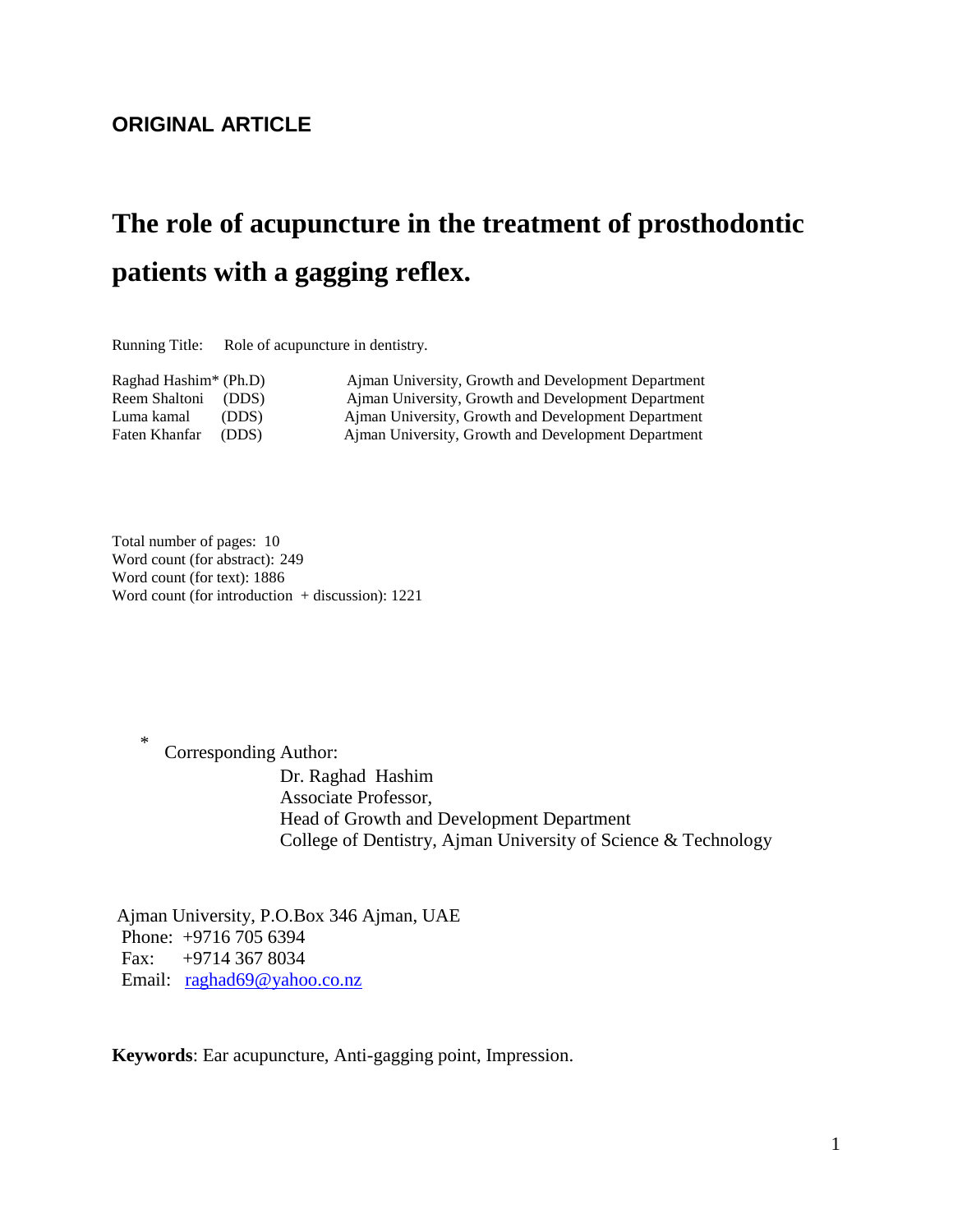#### **Abstract:**

**Aim & objectives**: Hyperactive gag reflex can be a big obstacle in certain dental procedures especially in making upper arch impression. Treating those might be a challenge for both the dentist and the Patient. Many patients withdraw from treatment because of their inability to cope with the procedure. One of the effective modalities in controlling this phenomenon is the use of Acupuncture. In this trial Ear acupuncture was used aiming to control hyperactive gag reflex during upper alginate impression.

**Materials & Method:** a total of ten patients aged between 20-60 years, with history of gag reflex on taking dental impressions were selected to be part of this clinical trial. All patients fulfilled the inclusion criteria had an upper dental alginate impression taken (or an attempt made at it) before acupuncture and a second upper alginate impression taken immediately after acupuncture based on traditional Chinese medicine. The Gagging Severity Index (GSI) used to assess Gag Reflex (GR) prior to insertion of the acupuncture needle while Gagging Prevention Index (GPI) was used after the acupuncture and impression taking.

**Results:** seven patients scored I with the reflex obtunded and the impression taking carried out successfully, one patient scored II with the reflex partially controlled and impression taking still possible, two patients scored III with the reflex partially controlled but with frequent gagging and impression taking still possible. No adverse effects were observed and patients were fit to leave unescorted.

**Conclusions:** Ear Acupuncture was found to be effective in controlling gag reflex in all ten participants in different levels.

## **INTRODUCTION**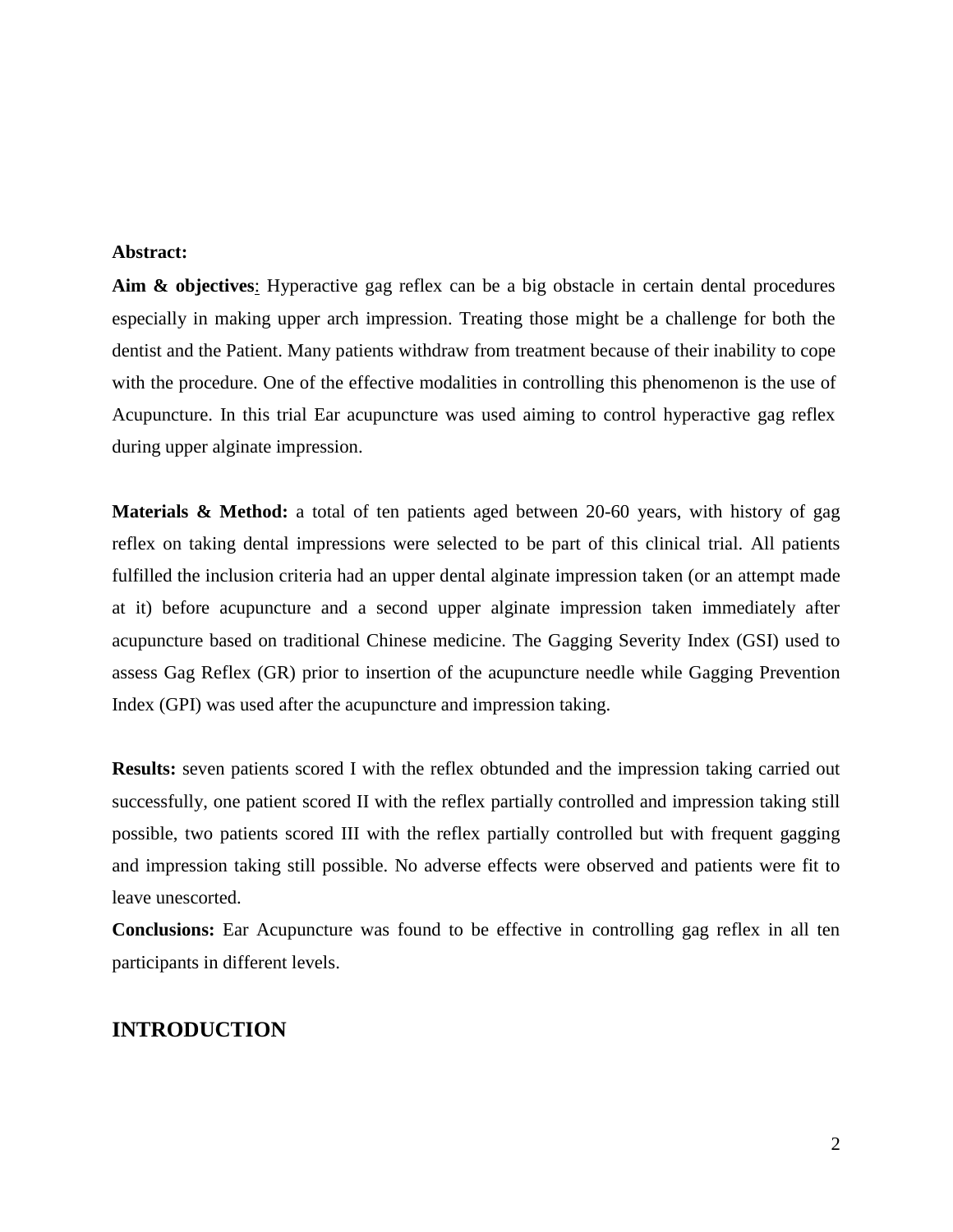Acupuncture has been practiced as a healing art for around 5000 years. It is a Traditional Chinese Medicine (TCM) that has been revitalized in the west over the last 20 years. Acupuncture is defined as the stimulation of specific acupuncture points along the skin of the body using thin needles.<sup>[1]</sup> The insertion of those needles into any part of the human body can aid in disease prevention, therapy or maintenance of health  $\cdot$ <sup>[2]</sup> Acupuncture is suggested in the treatment of TMJ clicking and locking, facial pain, trigeminal neuralgia, dental anxiety, xerostomia, post-operative pain, burning mouth syndrome and as adjunct to local anesthesia. [3] Probably the most important application of acupuncture in dentistry is in the control of gag reflex. [4]

Ear acupuncture is an important part of the Traditional Chinese Medicine (TCM) based on ancient concepts that consider that the activity of all organs as well as their diseases is a manifested in the ear, as a reflex.<sup>[5]</sup> Therefore, it is possible to analyze, evaluate, and treat morbid states by ear stimuli.<sup>[6]</sup> According to Eitner<sup>[7]</sup>, stimulation of an acupuncture point on the ear prior to undergoing treatment effectively controls the gag reflex, allowing dentist to perform a variety of procedure without compromising the patient's safety and comfort.

The gag reflex (GR) is considered a normal, protective, physiological mechanism that occurs in order to prevent foreign objects from entering the pharynx, larynx or trachea.<sup>[8]</sup> The gag reflex has profound impact on the provision of dental care for patients who are affected. The reflex interferes with the ability of the dental practitioner to provide treatment for dental patients, which in return it will leads to increased levels of stress suffered by patients during treatment sessions. <sup>[9]</sup> Treatment plans may well be compromised by the need to limit the impact of the reflex, and in some cases unnecessary levels of intervention may be required, eg: general anesthesia. In addition the reflex can be so troublesome that it inhibits patient attendance for treatment, and induces anxiety related to dental treatment in certain patients. In severe cases patients actively avoid dental treatment. Therefore any appropriate method of controlling the reflex is welcomed.

A number of strategies have been used in an effort to control the profound gag reflex and allow the provision and acceptance of dental care. They include relaxation, distraction, and desensitization techniques; psychological and behavioral therapies; local anesthesia, conscious sedation and general anesthesia techniques; and complementary medicine therapies such as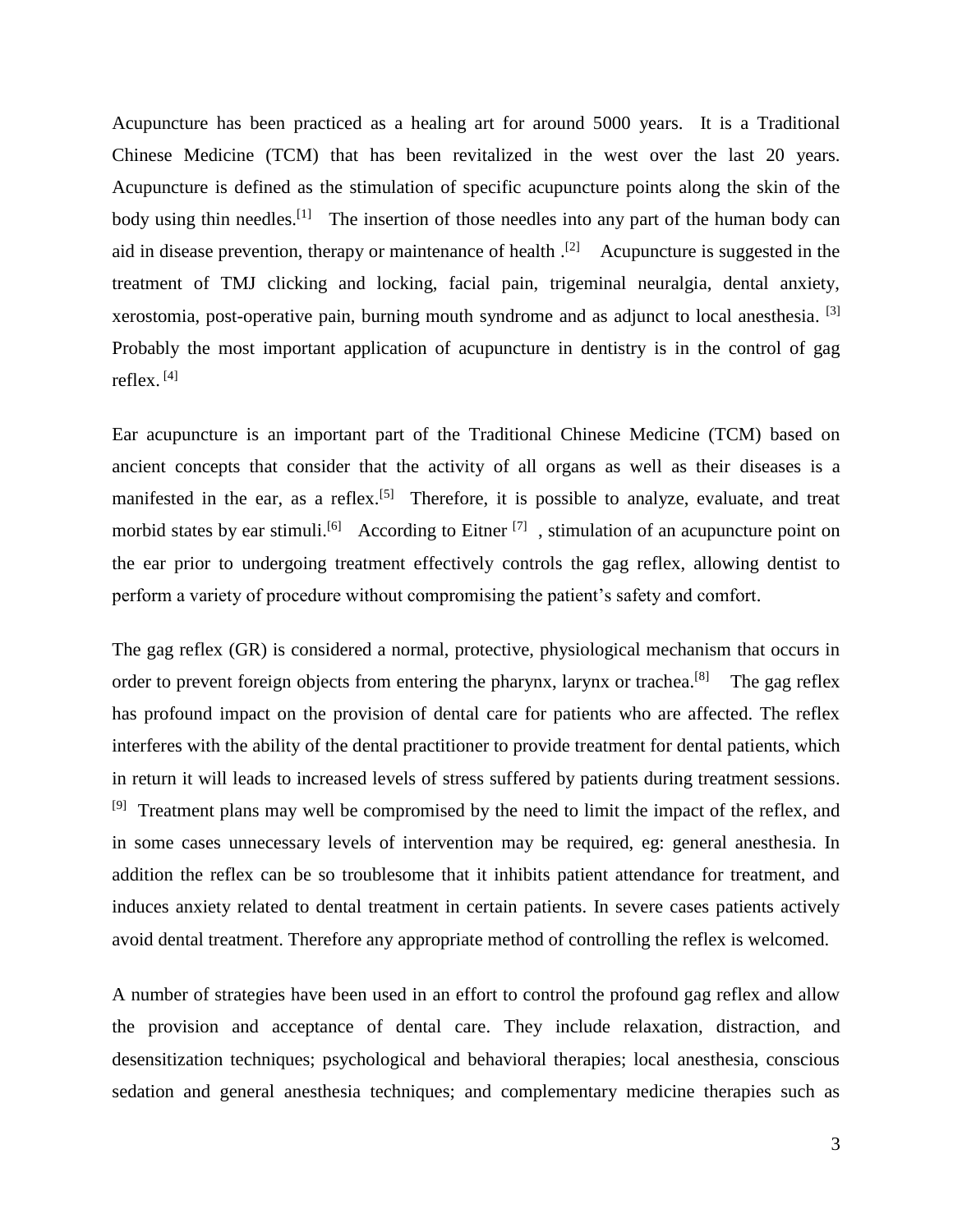hypnosis and acupuncture. <sup>[10]</sup> Acupuncture has been used successfully to control the gag reflex.  $[11]$ 

#### **METHODS**

This was a non- randomized clinical study carried out among patients from the department of prosthodontics in Ajman University of Science and Technology (AUST), United Arab Emirates, from February 2015 to April 2015, in accordance with the ethical standards of the Helsinki Declaration and was approved by the ethics committee of Ajman University. All participants received oral and written information regarding the study purpose and a written informed consent were obtained before being included in the study.

All patients were evaluated for inclusion when the history and examination were being taken. The inclusion criteria for acupuncture were: volunteer patients, adults of both sexes, had a history of severe gag reflex in taking dental impression; current dental treatment requires an upper alginate impression to be taken; the individual is able to give informed consent. Pregnant patients and patients who had been taking antiemetic drugs or medications that could produce nausea were excluded from the study.

The group included 10 participants with an age range of 20–60 years. They were instructed not to eat within 2 hours prior to the appointment. The participants were submitted to a single session of treatment, in which two maxillary impressions (or attempts to take them) were performed; the first one was performed prior to acupuncture and the second after acupuncture. The acupuncture involved insertion of one, fine, single-use disposable needle of  $(0.35 \text{ X } 40 \text{ mm})$ into the anti-gagging point of each ear to a depth of 3 mm just above the tragus after disinfection of the skin with 70% alcohol at the site of the needle penetration (Figure-1). The needles were rotated clockwise and anticlockwise for 30 seconds prior to carrying out dental treatment. The needles remain *in situ* throughout the procedure of impression taking and are removed after removal of the impression tray from the patient's mouth. All acupuncture treatments were carried out by certified Traditional Chinese Medicine specialist. The impression-taking procedures were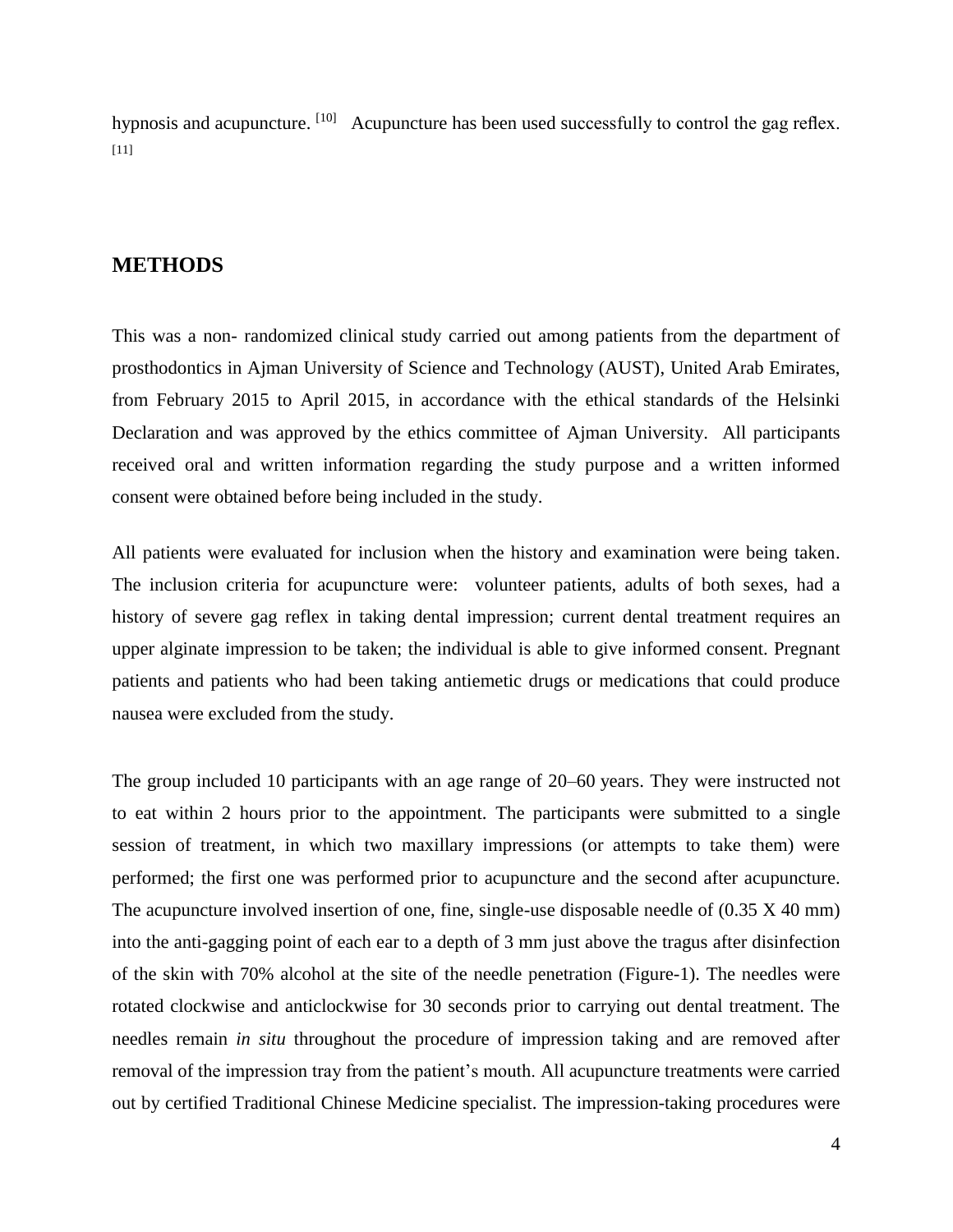performed in all patients by the same professional. For molding, stainless-steel trays were used. These were sterilized and filled with regular setting alginate. The alginate was manipulated in accordance with the manufacturer's instructions.

The magnitude of the gag reflex was assessed by the researcher (R.S) using the Gagging Severity Index  $(GSI)$ <sup>[12]</sup> to evaluate the severity of the gag reflex prior to acupuncture (Table 1). While, after the acupuncture and dental impression taking; the Gagging Prevention Index (GPI) was used to assess the effectiveness of ear acupuncture (Table 2) as described by Dickinson. [12] It worth noting that both indices are based on a descriptive scale related to the severity of the gag reflex and the ability to carry out dental treatment. To the best of our knowledge this is the only scales which assess the magnitude of gagging reflex and the effectiveness of a given treatment. The Wilcoxon signed rank test was used in order to compare the GSI and GPI scores before and after the acupuncture treatment. P-values of < 0.05 were considered statistically significant.

## **RESULTS**

In this study four men and six women were subjected to ear acupuncture at Ajman University of Science and Technology. Clinical examination was done before proceeding with needle acupuncture. This examination included: pulse rate registration, tongue examination and neck massaging as anxiety reduction method. The trial started by insertion of impression tray with alginate material and registration of the patient reaction was assessed by Gagging Severity Index (GSI) prior to acupuncture. The median GSI value of the 10 patients was 4 (mean value 3.721) indicating a severe GR that limited dental treatment in some cases made it impossible. After acupuncture, the median GPI value was 2 (mean value 2.231) for all the patients included, indicating a mild to moderate GR only, that enabled the examination and in most cases treatment to be carried out. For the score data collected, Wilcoxon signed ranks test was used to evaluate patient's response with and without acupuncture. A P-value of 0.004 was attained showing a significant difference in the gagging response after needle insertion.

#### **DISCUSSION**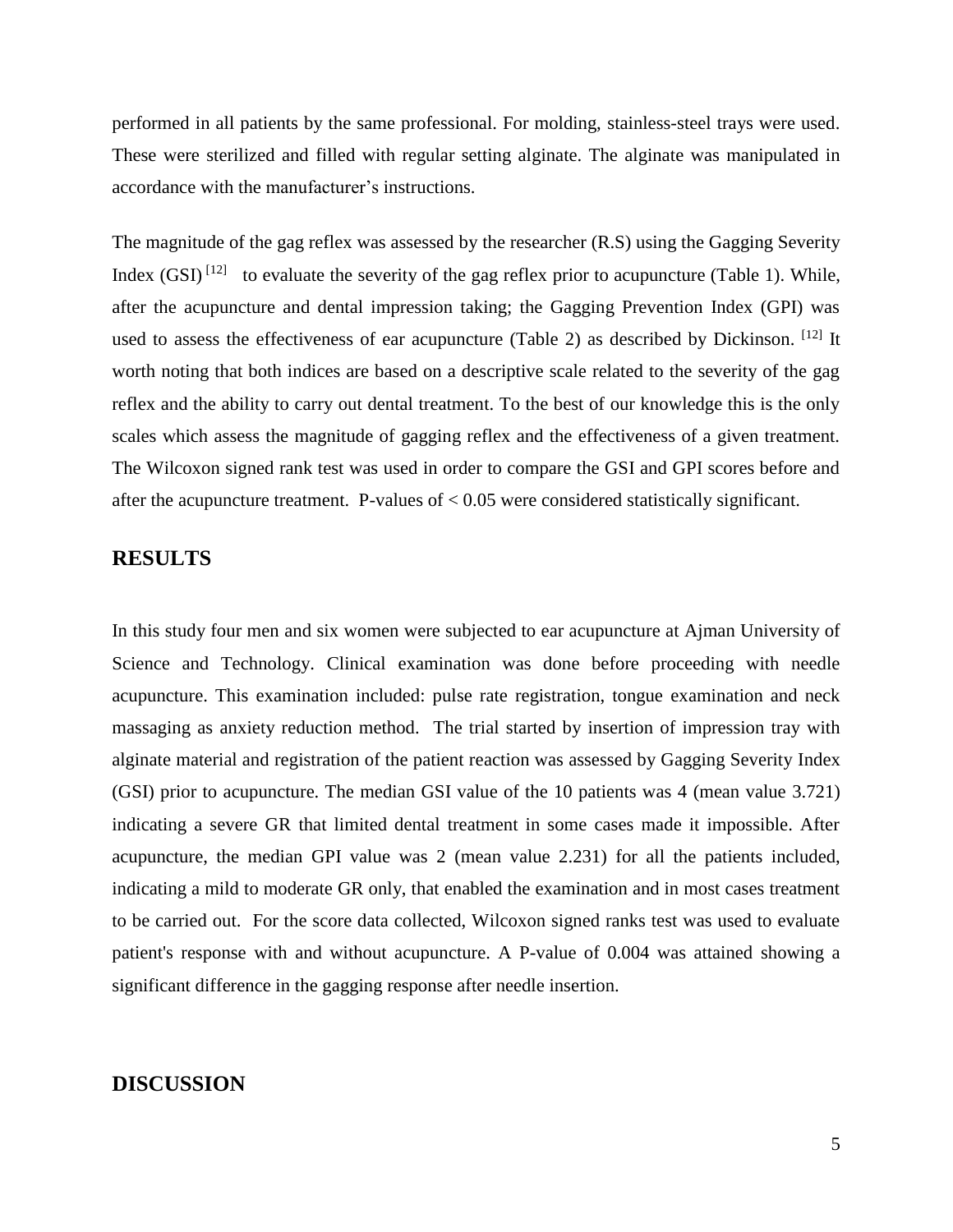There are few references in the scientific literature related to the implication of acupuncture in dentistry; therefore, studies related to this field are needed. This study showed that acupuncture provided partial relief of nausea in the maxillary impression- taking procedure. The etiology of gagging is complex and not fully understood. Whether its etiology is somatic, psychogenic or a combination of both, the outcome of it makes the acceptance of dental treatment impossible. With a long history in the treatment of diseases, acupuncture is currently being used as a safe and easy technique for different medical and psychological purposes.

Participants in this study have been subjected to different techniques to overcome their problem before being referred to join this study, these techniques involved distraction methods, anesthetizing the palate, reducing the amount of alginate material, choosing a smaller tray size, as well as increasing the mixing time for a faster setting; however none of these modalities have been successful. Many studies have compared techniques to combat gag reflex; among these, acupuncture appears the most valid. The study of Rosted et al  $[11]$  have shown that gag reflex improved after acupuncture and the patients better accepted dental treatment. In the other study, ear acupuncture was used for a case-reported series of 10 patients where dental treatment was impossible due to a sever gag reflex, in eight out of ten cases it was possible to control the gag reflex completely and the reflex was partly controlled in the remaining two cases.<sup>[12]</sup> Our results were consistent with these studies.

Ear acupuncture has facilitated the impression taking procedure for all 10 patients comfortably. Although some of patients had a doubt regarding the success of this trial, their desperation for a successful, smooth and comfortable impression taking procedure for the continuation of the treatment had encouraged them to be part of this research. The technique of ear acupuncture was relatively noninvasive; it is cheap and requires little additional clinical time, the patient does not require an escort and can return to normal daily activities after treatment. No other complications have been reported.

The mode of action in controlling gag reflex through acupuncture is not fully understood. The possible explanation to the mechanism of action of this technique is that one of the main nerves involved in swallowing, the vagus nerve, also supplies the part of the ear that contains the anti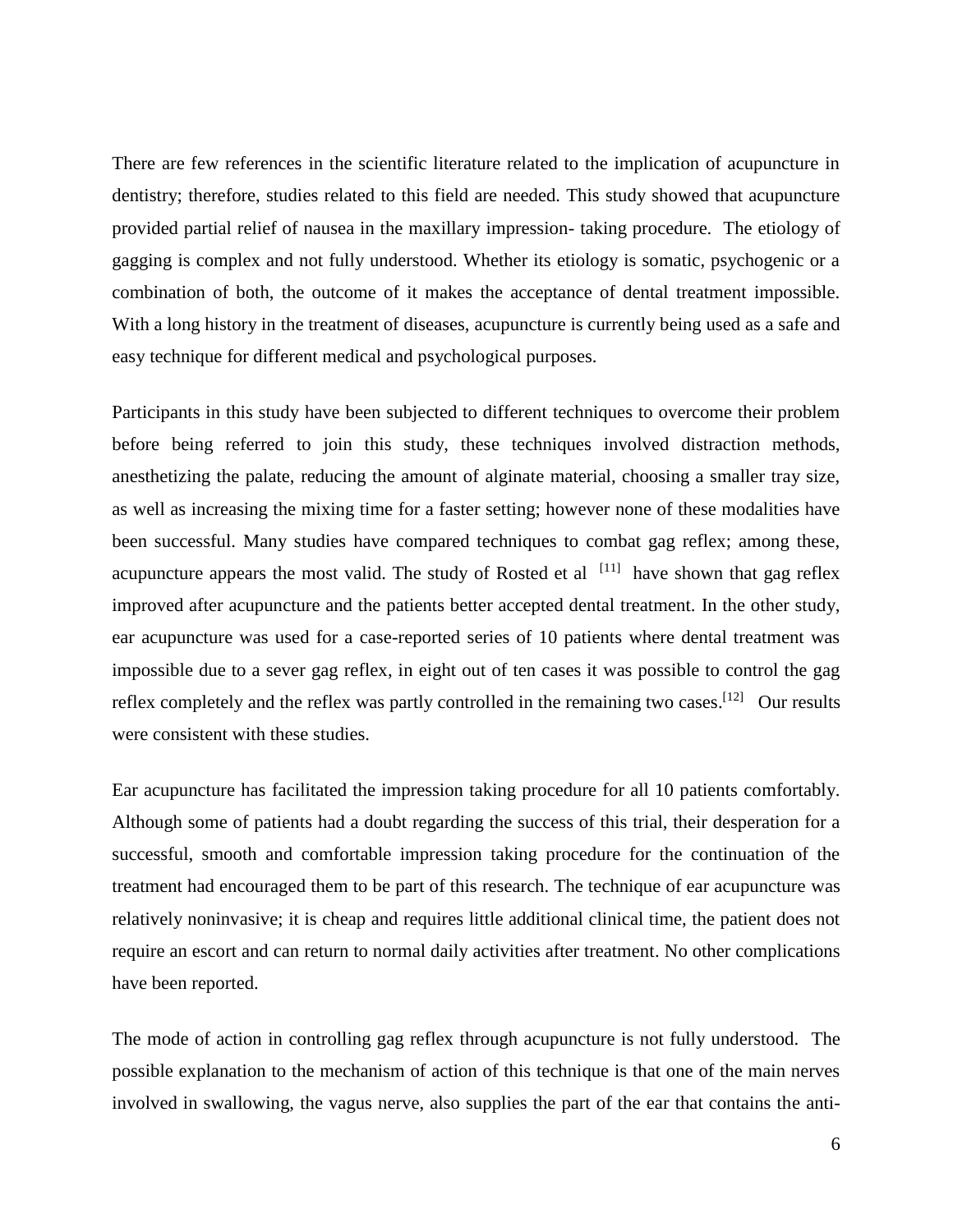gagging acupuncture point. The point is also adjacent to a branch of the trigeminal nerve. Together, the trigeminal and vagus nerves are responsible for much of the sensory and motor functions of the larynx, pharynx and palate. Therefore, stimulating these anti-gagging points activates mechanisms that inhibit the muscle activity of the gag reflex.  $[13]$  In all of the ten participants once the needle was in place impression tray was easily inserted for the proper setting time of the alginate with no or minimal discomfort for the participants.

Controlled trials have shown that ear acupuncture is as effective as intranasal midazolam in reducing dental anxiety <sup>[14]</sup> and that acupuncture is more effective than placebo in the prevention of post-operative dental pain  $[15]$  and in reducing the gagging reflex.  $[2]$  The ear sites have the advantage that they lie out of the area of work, and are unaffected by local anesthesia used for treatment. One study reported by Rosted et al, demonstrated that the effect is typically evident within 60 seconds, although may take a little longer in some cases, and has a reliability of around  $80\%$  .  $^{[11]}$ 

Acupuncture has a definitive role to play in dental care but not as an alternative to conventional therapies. The control of this exaggerated reflex will facilitate in the delivery of care. Gagging may impair a simple examination or even other major procedures such as impressions for crowns and bridges; which render the patient unable to accept complex treatment options. The overall benefits of an approach using acupuncture include reduction of emetic reflex  $[16]$ , greater patients comfort during dental treatment and reduce patient/ doctor stress.<sup>[17]</sup>

It can be therefore concluded that ear acupuncture is effective in controlling gag reflex in all 10 participants in variable levels during impression taking with no significant side-effects similar to the findings of Grillo et al. The technique is safe, quick, cost effective, inexpensive and relatively noninvasive. Hence it emerges as a new modality to control gag reflex to those patients who are unresponsive to conventional mode of treatment. In this study, there were no reports of adverse effects. However, the limitation of this study design might include that the improvement noted in gagging reflex due at least in part to other factors, such as familiarity with taking repeated impression and lacking a control group. Still many studies and randomized controlled trials are encouraged to improve the evidence bases.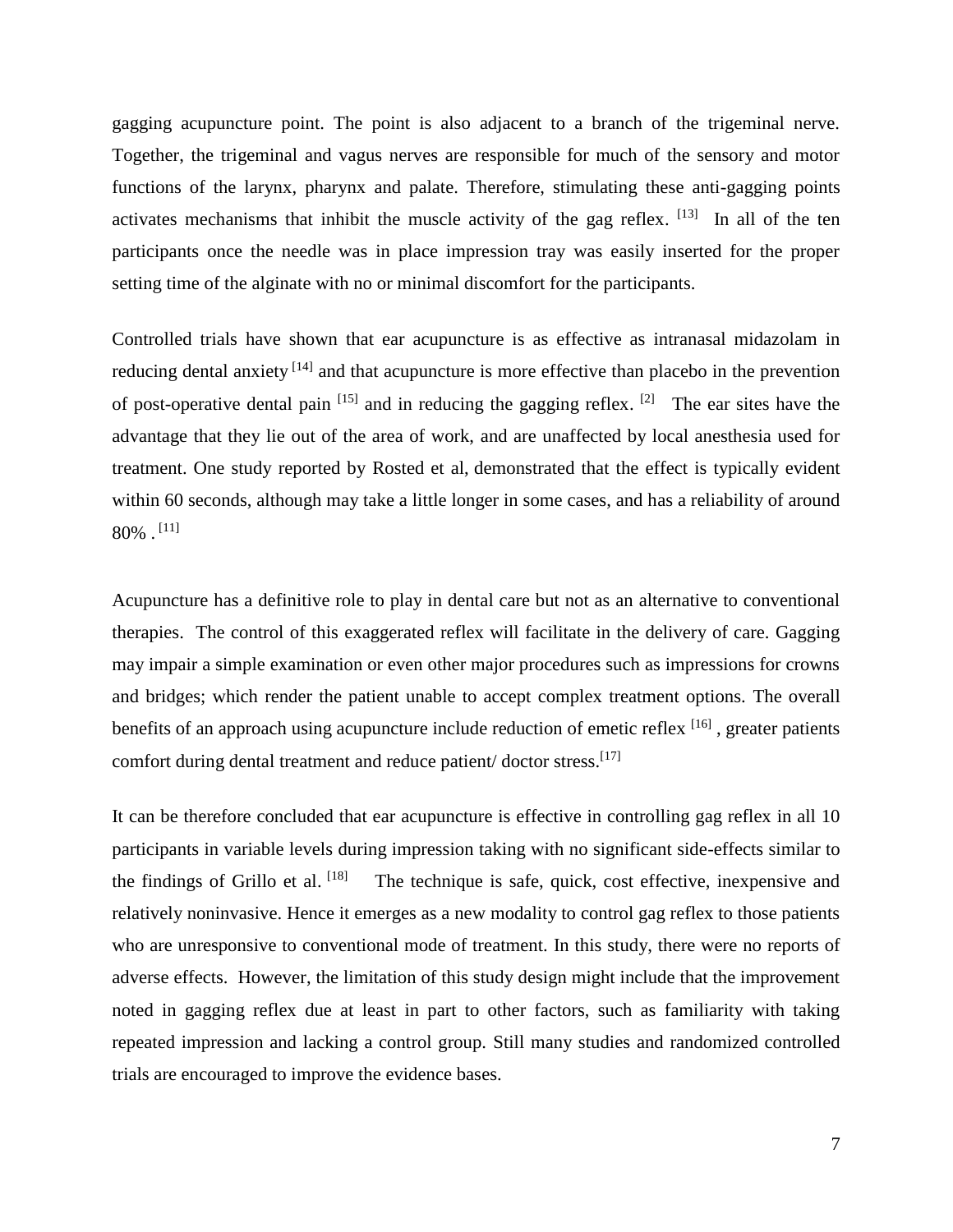## **REFERENCES**

- 1. Bilello G , Fregapane A. Gag reflex control through acupuncture: a case series. Acupunct Med. 2014;32(1):24-7.
- 2. Sari E , Sari T. The role of acupuncture in the treatment of orthodontic patients with a gagging reflex: a pilot study. Br Dent J. 2010, 22;208(10):E19.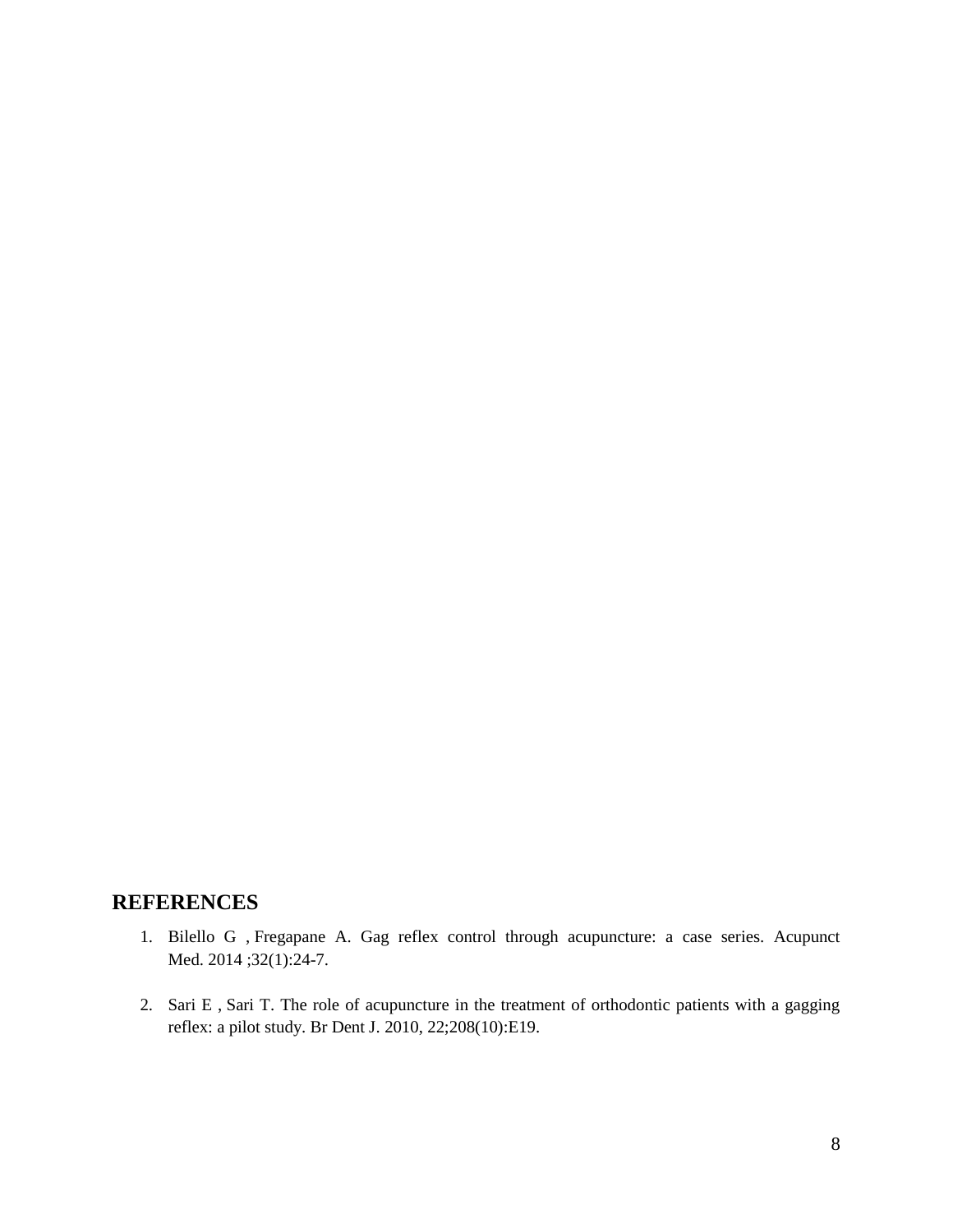- 3. Naik PN , Kiran RA , Yalamanchal S , Kumar VA , Goli S , Vashist N Acupuncture: An Alternative Therapy in Dentistry and Its Possible Applications. Med Acupunct. 2014; 1;26(6):308-314.
- 4. Rosted P, Bundgaard M, Gordon S, Pedersen AM. Acupuncture in the management of anxiety related to dental treatment: a case series. Acupunct Med. 2010 ; 28(1):3-5.
- 5. King C, Celland J, Knowles and Jackson J . Effect of helium- neon laser auriculotherapy on experminatal pain threshold. Physical Therapy. 1990 ;70 (1): 24-30.
- 6. Gonzales Garcia G. Auriculoterapia: Escola Huang Li Chun, Roca , Sao Paulo, Brazil, 2nd edition,2006.
- 7. Eitner S, Wichmann M, Holst S. "Hypnopuncture"--a dental-emergency treatment concept for patients with a distinctive gag reflex. Int J Clin Exp Hypn. 2005;53(1):60-73.
- 8. Miles T, Nauntofte B, Svenson P. Clinical oral physiology. 245-254, Copenhagen: Quintessence Publishing Co Ltd, 2004.
- 9. Almoznino G, Zini A, Aframian DJ, Kaufman E, Lvovsky A, Hadad A, Levin L. Oral Health Related Quality of Life in Young Individuals with Dental Anxiety and Exaggerated Gag Reflex. Oral Health Prev Dent. 2015;13(5):435-40.
- 10. Dickinson CM, Fiske J. A review of gagging problems in dentistry: 2. Clinical assessment and management. Dent Update. 2005 ;32(2):74-6, 78-80.
- 11. Rosted P, Bundgaard M, Fiske J, Pedersen AM.The use of acupuncture in controlling the gag reflex in patients requiring an upper alginate impression: an audit. Br Dent J. 2006; 201(11):721- 5; discussion 715
- 12. Dickinson CM, Fiske J. A review of gagging problems in dentistry: I. Aetiology and classification. Dent Update. 2005; 32(1):26-8, 31-2. Review
- 13. Ernst E, White AR. Acupuncture as a treatment for temporomandibular joint dysfunction: a systematic review of randomized trials. Arch Otolaryngol Head Neck Surg. 1999 ;125(3):269-72.
- 14. Karst M, Winterhalter M, Münte S, Francki B, Hondronikos A, Eckardt A, Hoy L, Buhck H, Bernateck M, Fink M. Auricular acupuncture for dental anxiety: a randomized controlled trial.Anesth Analg. 2007 ;104(2):295-300
- 15. Lao L, Bergman S, Hamilton GR, Langenberg P, Berman B. Evaluation of acupuncture for pain control after oral surgery: a placebo-controlled trial. Arch Otolaryngol Head Neck Surg. 1999;125(5):567-72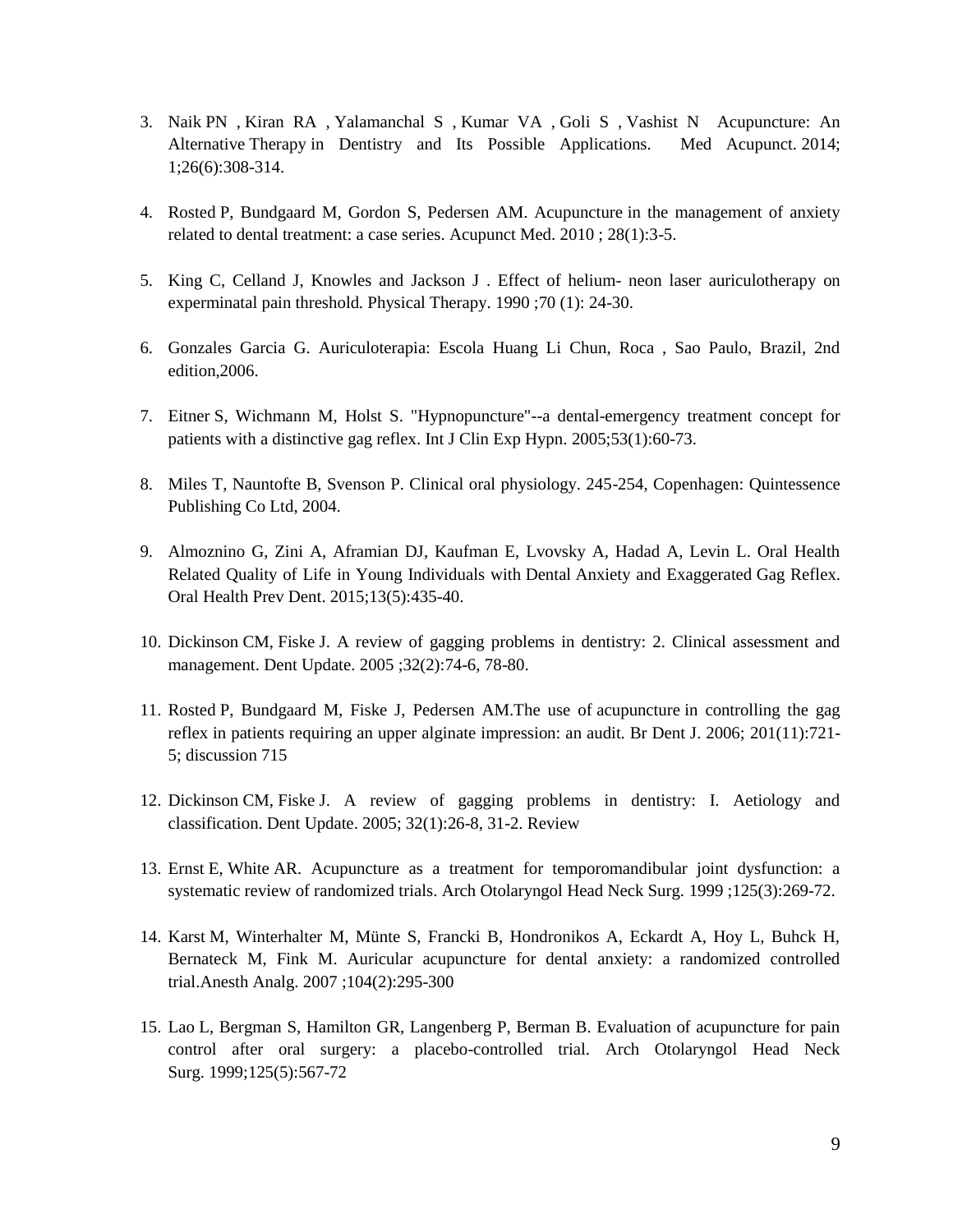- 16. Wong LB. Acupuncture in dentistry: it's possible role and application. Singapore Health. 2012; 21:20-28.
- 17. Michalek-Sauberer A, Gusenleitner E, Gleiss A, Tepper G, Deusch E. Auricular acupuncture effectively reduces state anxiety before dental treatment--a randomised controlled trial. Clin Oral Investig. 2012 Dec;16(6):1517-22.
- 18. Grillo CM, Canales Gde L, Wada RS, Alves MC, Barbosa CM, Berzin F, de Sousa Mda L. Could Acupuncture Be Useful in the Treatment of Temporomandibular Dysfunction? J Acupunct Meridian Stud. 2015 ;8(4):192-9.

#### **Table 1 Gagging Severity Index (GSI)**

The gagging reflex is:

- I. Very mild, occasional and controlled by the patient
- II. Mild, and control is required by the patient with reassurance from the dental team
- III. Moderate, consisted and limits treatment options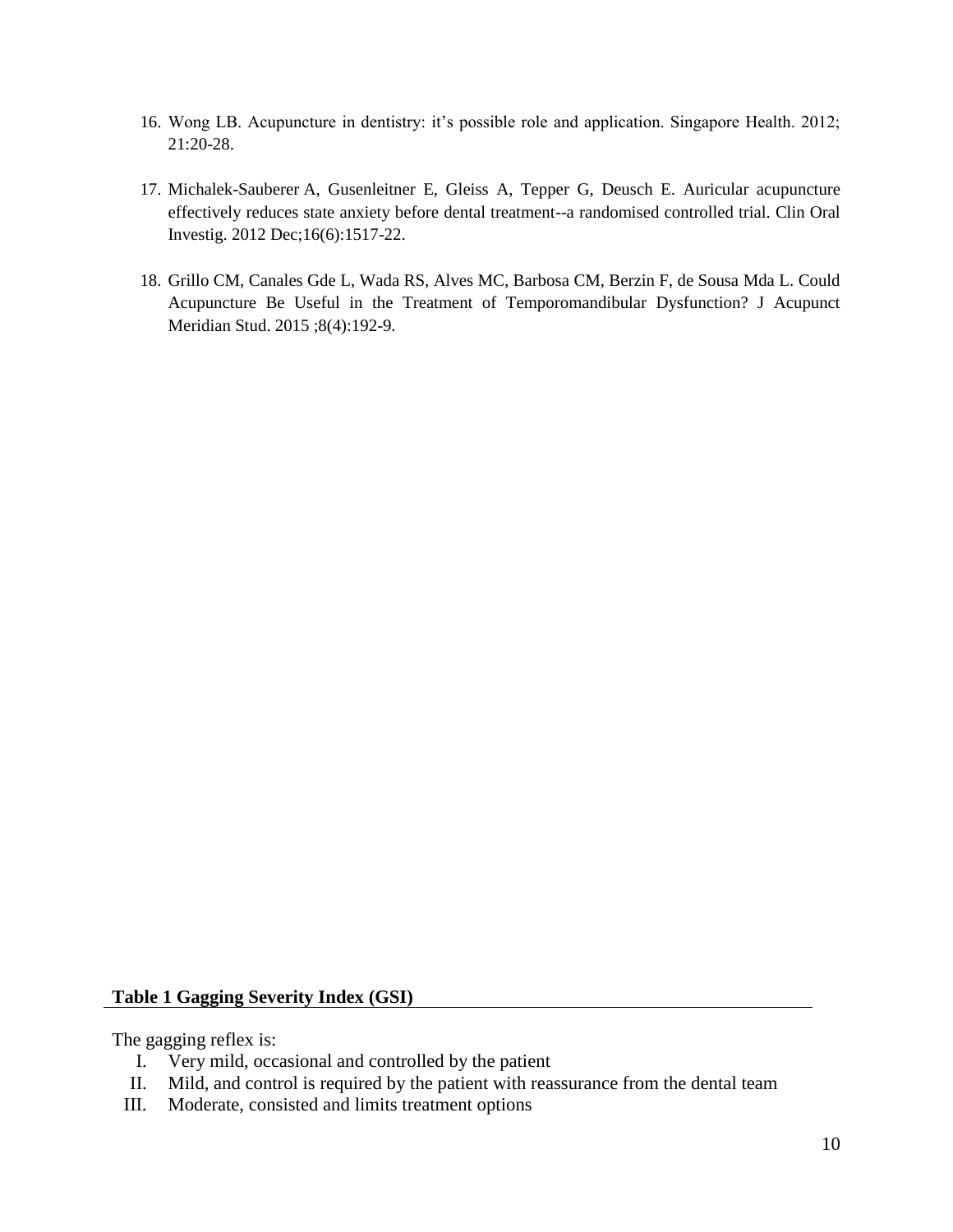- IV. Severe and treatment is impossible
- V. Very severe; affecting patient behaviour and dental attendance making treatment impossible.

*Adopted from Dickinson, 2000*

## **Table 2 Gagging Prevention Index (GSI)**

Treatment management method employed:

- I. Obtunded gag reflex; treatment successful
- II. Partially controlled gag reflex; all treatment possible
- III. Partially controlled gag reflex but frequent gagging; simple treatment possible
- IV. Inadequately controlled gag reflex; simple treatment unable to be completed
- V. Gag reflex severe; no treatment possible

*Adopted from Dickinson, 2000*